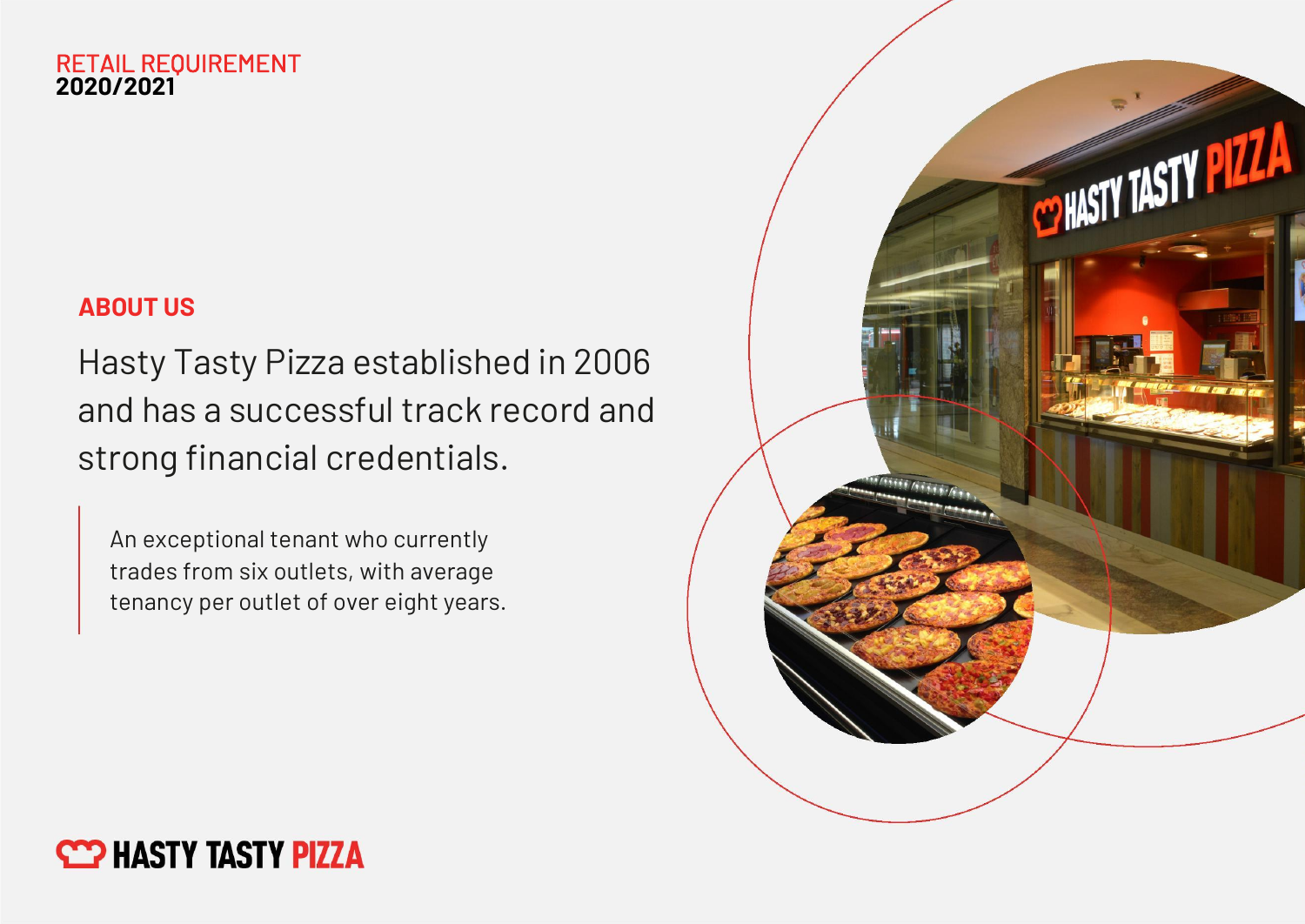### RETAIL REQUIREMENT **2020/2021**

### WHY HASTY TASTY PIZZA?

- Our offer is very simple and quick. During busy times we can serve up to six customers a minute.
- We bake delicious pizzas on the premises in front of customers' eyes.
- Quick 'grab and go' over the counter with no seating areas needed.
- Extremely attractive price point which is positioned well below alternative F&B competitors.
- Bright and modern fit outs.
- Complementary food offer.

Hasty Tasty are very selective and only wish to open in prime high footfall locations, regional shopping centres and tourist destinations, in major UK cities.